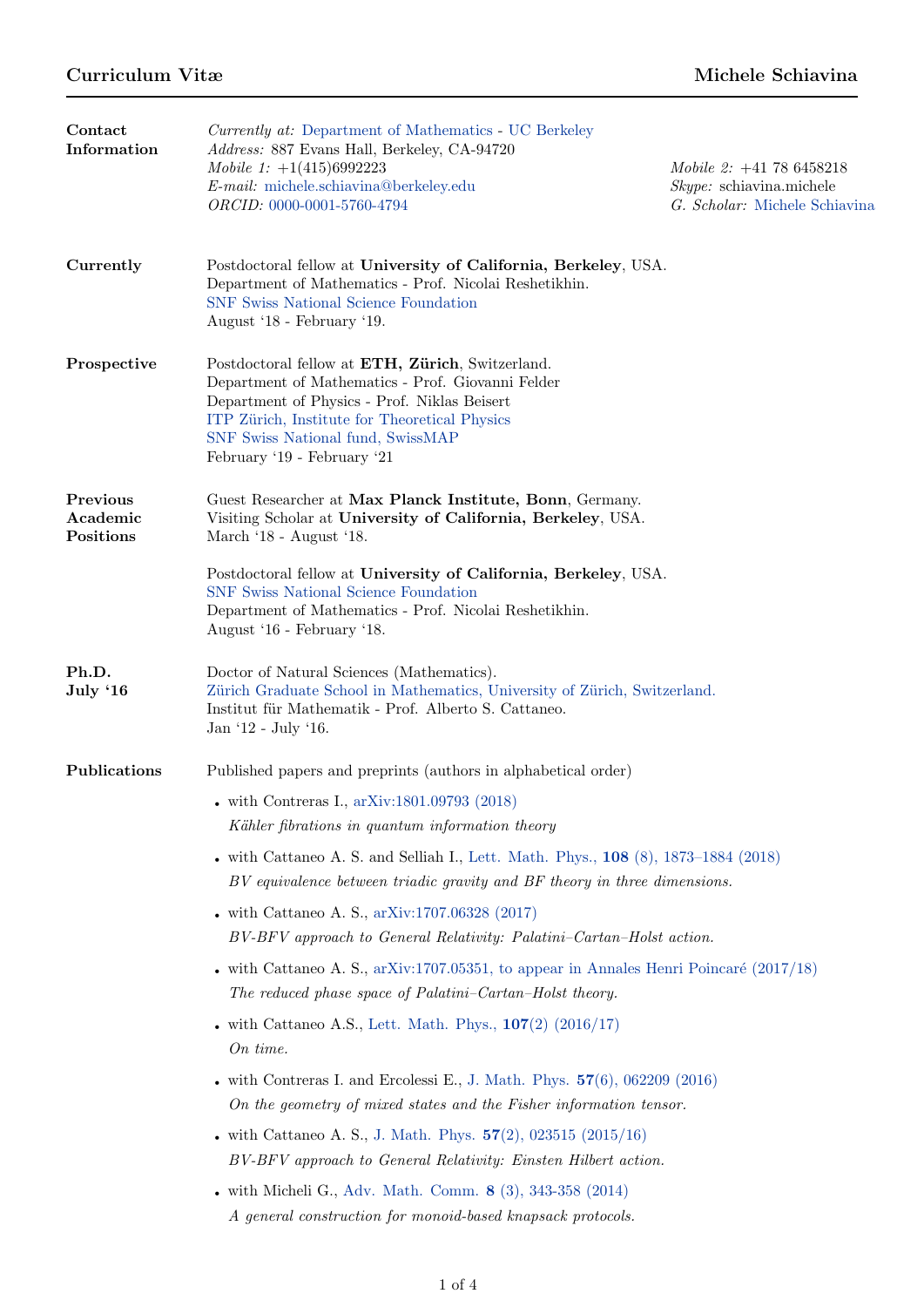|                                  | . with Ercolessi E., Phys. Lett. A 377 (34-36), 1996-2002 (2013)<br>Symmetric logarithmic derivative for general n-level systems and the quantum Fisher information<br>tensor for three-level systems.                                                                                                                                                                                                                     |  |  |
|----------------------------------|----------------------------------------------------------------------------------------------------------------------------------------------------------------------------------------------------------------------------------------------------------------------------------------------------------------------------------------------------------------------------------------------------------------------------|--|--|
|                                  | • with Ercolessi E., J. Phys. $\bf{A}$ 45 365303 (2012)<br>Geometry of mixed states for a q-bit and the quantum Fisher information tensor.                                                                                                                                                                                                                                                                                 |  |  |
|                                  | • PhD Thesis, University of Zürich $(2015)$ ,<br>BV-BFV Approach to General Relativity                                                                                                                                                                                                                                                                                                                                     |  |  |
| Approved<br>Research<br>Projects | SNF Swiss National Science Foundation<br>• Lawrence Berkeley Lab, Molecular Foundry User Proposal Research Collaboration, Dec/2018<br>- $Dec/2020$<br>• Advanced Mobility Postdoc Grant (USD 76.150), $01/\text{Aug}/2018 - 31/\text{Jan}/2020$<br>• Early Mobility Postdoc Grant (USD 70.650), $01/\text{Aug}/2016 - 31/\text{Jan}/2018$<br>- Forschungskredit Research Grant (CHF 55.200), $01/Jul/2013$ - $31/Aug/2014$ |  |  |
| Awards &<br>Scholarships         | Collegio Superiore, University of Bologna<br>• Excellence Studentship (EUR $13,250 + \text{tution}$ ), Sep/06-Jul/11: B.Sc. & M.Sc.                                                                                                                                                                                                                                                                                        |  |  |
| Students'<br>Supervision         | University of California, Berkeley<br>Enya Hsiao, Summer research project, Apr '17 - Dec '17,<br>The boundary structure of two dimensional Einstein-Hilbert gravity.                                                                                                                                                                                                                                                       |  |  |
|                                  | University of Zürich<br>Iswaryaa Selliah, Master thesis project, Jan '16 - Dec '17,<br>BV equivalence between triadic gravity and BF theory in three dimensions.                                                                                                                                                                                                                                                           |  |  |
| Teaching                         | Full Courses                                                                                                                                                                                                                                                                                                                                                                                                               |  |  |
|                                  | • General Relativity for mathematicians, Zürich, Spring '16<br>Seminars and minicourses<br>• Max Plank Institute, Bonn - April to June '18                                                                                                                                                                                                                                                                                 |  |  |
|                                  | Learning seminar on quantum field theory and BV formalism.<br>• Collegio superiore, Alma Mater Studiorum, University of Bologna - Feb '14<br>Geometric methods for physics and quantisation.                                                                                                                                                                                                                               |  |  |
|                                  | • Collegio superiore, Alma Mater Studiorum, University of Bologna - Feb '13<br>Co-adjoint orbit of compact Lie groups.                                                                                                                                                                                                                                                                                                     |  |  |
|                                  | Reading Seminars Organisation<br>• Learning seminar on quantum field theory and BV formalism., Bonn, Spring '18.<br>• Log-symplectic geometry and applications, Zürich, Autumn '15.<br>• Mathematical methods in quantum field theory, Zürich, Spring '15.                                                                                                                                                                 |  |  |
|                                  | <b>Teaching Assistance</b><br>• Introduction to General Relativity and gauge theories for mathematicians - Zürich, Spring '15<br>• Quantum mechanics for mathematicians - Zürich, Autumn '14<br>• Classical mechanics for mathematicians - Zürich, Spring '14<br>• Lie groups and Lie algebras - Zürich, Autumn '13<br>• <i>Linear algebra II</i> - Zürich, Spring $13$                                                    |  |  |
|                                  | • <i>Linear algebra I</i> - Zürich, Autumn $12$<br>• Mathematics for chemistry $II$ - Zürich, Spring '12                                                                                                                                                                                                                                                                                                                   |  |  |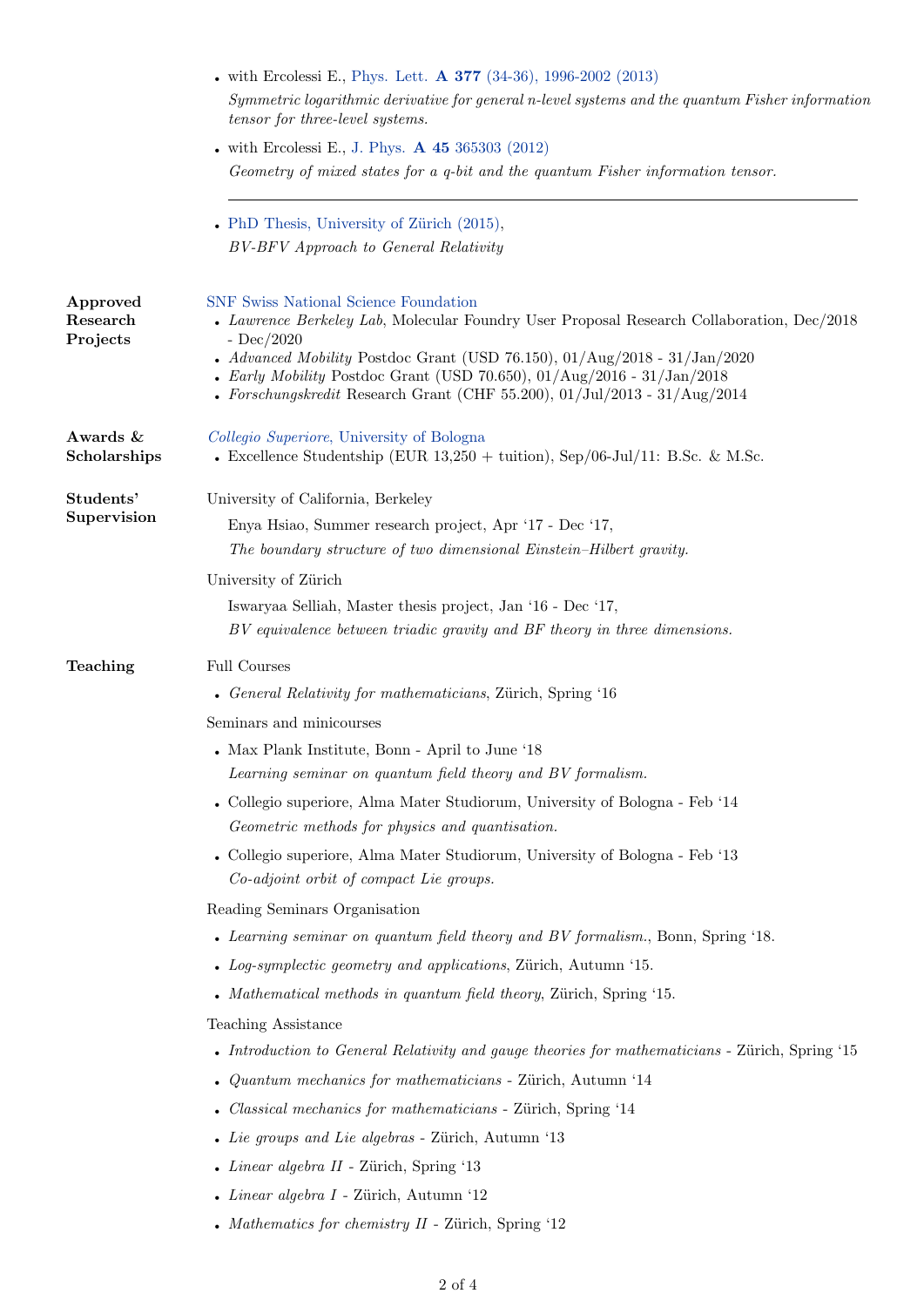## Scientific Duty

|                        | • Referee for Communications in Mathematical Physics.                                                                                                                            |  |
|------------------------|----------------------------------------------------------------------------------------------------------------------------------------------------------------------------------|--|
|                        | • Referee for Letters in Mathematical Physics.                                                                                                                                   |  |
|                        | • Reviewer for the American Mathematical Society.                                                                                                                                |  |
| Academic<br>activities | Invited research talks                                                                                                                                                           |  |
|                        | University of Freiburg, Germany, June '18<br>Equivalence of field theories in the BV-BFV formalism. Insights from General Relativity.                                            |  |
|                        | Max Planck Institute for Mathematics, Bonn, Germany, Mar '18<br>Equivalence of field theories in the BV-BFV formalism. The example of (three dimensional)<br>General Relativity. |  |
|                        | University of Bologna, Italy - June '17<br>Equivalence of theories in the BV-BFV formalims, the case of GR.                                                                      |  |
|                        | Perimeter Institute, Waterloo, Canada - May '17<br>Equivalence of theories in the presence of boundaries: the example of General Relativity                                      |  |
|                        | Northwestern University, Evanston, USA - May '17<br>BV-BFV formalism and General Relativity.                                                                                     |  |
|                        | University of Illinois at Urbana Champaign, USA - May '17<br>A geometrical perspective on the quantum Fisher information index.                                                  |  |
|                        | University of California at Davis, USA - Apr '17<br>BV-BFV formalism and General Relativity.                                                                                     |  |
|                        | University of California at Berkeley, USA - Mar '17<br>BV-BFV formalism and General Relativity.                                                                                  |  |
|                        | University of California at Davis, USA - Feb '17<br>A geometrical perspective on the quantum Fisher information index.                                                           |  |
|                        | UFR de mathématiques de l'université Paris Diderot, Paris, Fr - Dec '15<br>BV-BFV approach to General Relativity.                                                                |  |
|                        | Max Plank Institute for Mathematics, Bonn, De - Nov '15<br>Semiclassical BV-BFV approach to General Relativity.                                                                  |  |
|                        | Perimeter Institute for Theoretical Physics, Waterloo, Ontario, Ca - Oct '15<br>BV-BFV approach to General Relativity.                                                           |  |
|                        | University of California, Berkeley, USA - Feb '15<br>Gauge theories on manifolds with boundaries.                                                                                |  |
|                        | University of Bologna, It - Feb '14<br>Classical and quantum gauge theories on manifolds with boundaries.                                                                        |  |
|                        | ETH Zürich, Ch - Apr '13<br>What is a BV-BFV theory.                                                                                                                             |  |
|                        | University of Lille, Fr - Jan '13<br>Coadjoint orbits of classical Lie groups.                                                                                                   |  |
|                        |                                                                                                                                                                                  |  |